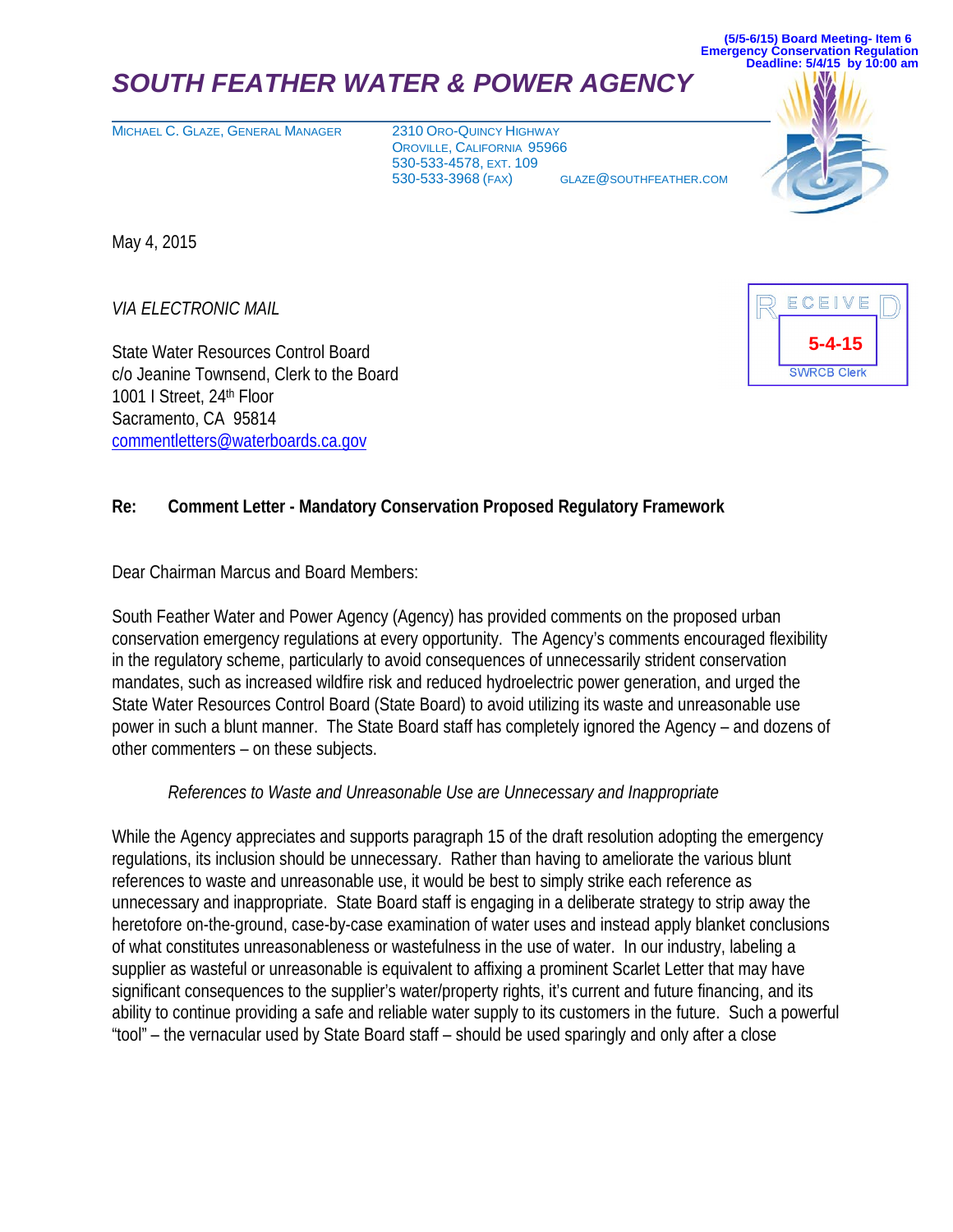examination of the supplier's specific use of water. The Federal Court of Claims<sup>[1](#page-1-0)</sup> succinctly summarized the considerations and process required to declare a particular use of water wasteful or unreasonable and thus prohibited:

in determining whether a particular water use is reasonable, **the California Constitution requires a balancing and consideration of all interests**. Cal. Const. art. 10, § 2; *see also* Cal. Water Code § 100.5 (the reasonableness rule itself **requires a consideration of all circumstances**); *United States v. State Water Res. Control Bd.,* 182 Cal.App.3d at 129 [] (a "determination of reasonable use **depends upon the totality of the circumstances** presented"); *Environmental Def. Fund, Inc. v. East Bay Mun. Util. Dist.,* 26 Cal.3d 183, 194 [] (1980) ("**what is a reasonable use of water depends upon the circumstances of each case**, such an inquiry cannot be resolved in vacuo from statewide considerations of transcendent importance") (quoting *Joslin,* 67 Cal.2d at 140 []).

No use of water can be determined to be wasteful or unreasonable as those terms are used in the relevant Constitutional articles, statutes, and regulations, without a case-by-case determination that considers and balances all relevant circumstances of each case.

Each one of the proposed emergency regulations contains an extraneous reference to the doctrine—one contains two such references—as if the mere recitation of the words conveyed some authority or protection upon the State Board. Proposed section 863(a)(6) declares, without elaboration, that each of the three proposed regulations that follow are "necessary to prevent waste and unreasonable use of water." Proposed section 864(a) similarly indicates that each of the proposed end-user prohibitions is intended to "prevent the waste and unreasonable use of water." Proposed section 865 contains two references to the doctrine: Section 865(c)(1) states that each urban water supplier must achieve the proposed conservation standards in order to "prevent the waste and unreasonable use of water." And section 865(f)(1) states that smaller public water suppliers must also implement certain mandatory conservation measures to "prevent the waste and unreasonable use of water." Finally, section 866 states that if a water supplier fails to meet its conservation standard under section 865(c), then, in order to "prevent the waste and unreasonable use of water," the State Board may issue conservation orders directing the suppliers to implement specific additional conservation actions.

The only one of these four proposed regulations that comes close to describing wasteful or unreasonable uses of water is section 864, which prohibits certain *specific* uses of water. However, even that section fails to take into account "all of the circumstances" or engage in any sort of fact-based balancing. Indeed, it is impossible to consider all circumstances or to balance them in a general rulemaking such as this. A case-by-case balancing can only occur in a quasi-adjudicative proceeding, not in a quasi-legislative action.

<span id="page-1-0"></span><sup>1</sup> *Casitas Municipal Water Agency v. United States* (2011) 102 Fed.Cl. 443, 449 [parallel citations removed, bolding added], *aff'd* (2013) 708 F.3d 1340.  $\overline{a}$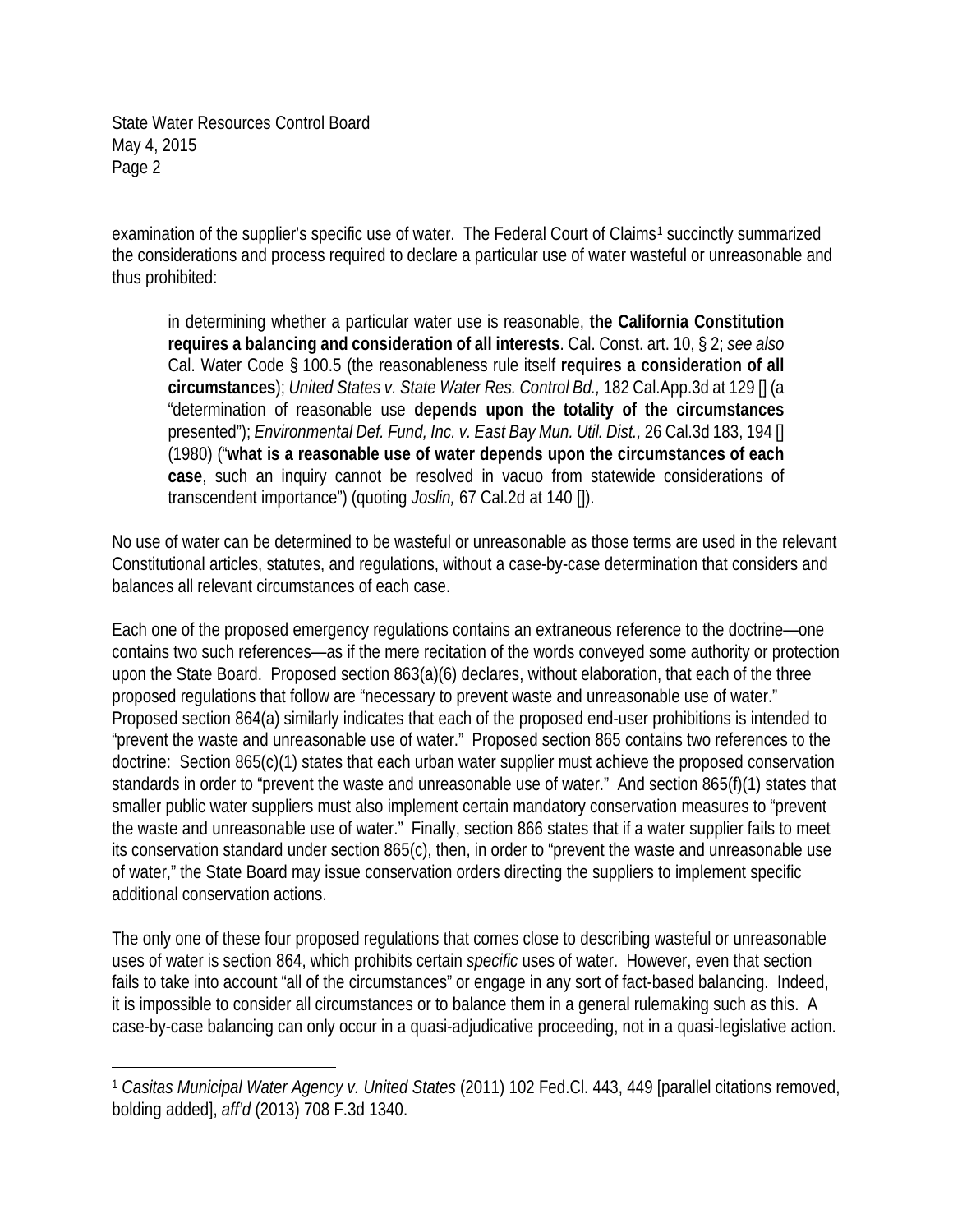$\overline{a}$ 

The Emergency Regulations Digest, at unnumbered page 4, purports that the proposed regulations do not "declar[e] any particular use or practice a waste or unreasonable use of water." While the language in these proposed regulations may not be as straightforward as that used in other recent drought-related emergency regulations,<sup>[2](#page-2-0)</sup> the implication is clear and no other conclusion can be made from the repeated references to the doctrine, to *Light v. SWRCB*, and to Water Code section 275. Rather than slip a statement into the rulemaking record that purports to interpret the proposed regulatory language, the language and references themselves should be stricken from the proposed regulations.

Striking all references to the waste and unreasonable use of water would have no effect on the regulations' validity or enforceability. This is clearly understood by the regulations' drafters, as each reference to waste and unreasonable use (aside from one) is accompanied by a reference to a more appropriate basis for regulatory authority: the promotion of water conservation.[3](#page-2-1) The State Board is authorized to promulgate emergency regulations to promote water conservation in exactly the same manner that it is authorized to do so to prevent the waste and unreasonable use of water.[4](#page-2-2) Inexplicably, the only reference to waste and unreasonable use in the proposed regulations that was not accompanied by a reference to the promotion of water conservation is the subdivision setting out each water supplier's water conservation target.[5](#page-2-3)  **According to the plain regulatory language, the water conservation targets imposed on suppliers are not intended to promote water conservation, but instead are only intended to prevent the unreasonable and wasteful use of water—even though no particular uses of water were identified.**  Each of the proposed regulations is intended to and would promote the conservation of water. None of the proposed regulations would serve to prevent wasteful or unreasonable uses of water, at least not in the manner intended and required by California law.

The Agency is concerned with the State Board staff's attempt to expand the definition of waste and unreasonable use to include any use of water, or general class of uses of water, that the State Board deems *undesirable*. Both last year and this year, every use of water (except "health and safety") on three Sacramento River tributaries was explicitly deemed waste and unreasonable use if all of the uses collectively caused streamflows to fall below certain thresholds, without any balancing or consideration of the circumstances, or even any consideration of how the water would have been used were it diverted.<sup>[6](#page-2-4)</sup> In

<span id="page-2-0"></span><sup>2</sup> E.g., 23 C.C.R. section 877 ("The [State Board] has determined that it is a waste and unreasonable use under Article X, section 2 of the California Constitution to . . . .").

<span id="page-2-1"></span><sup>3</sup> See proposed sections 863(a)(6), 864(a), 865(f)(1), 866(a)(1) (each referring to promoting water conservation).

<span id="page-2-3"></span><span id="page-2-2"></span><sup>4</sup> See Water Code section 1058.5(a)(1); Governor's Executive Order dated April 25, 2014, at ¶ 17. <sup>5</sup> Proposed section 865(c)(1).

<span id="page-2-4"></span><sup>6</sup> See 23 C.C.R. section 877. For instance, the State Board issued Order No. WR 2015-0017-DWR to all diverters on Antelope Creek, in Tehama County, on April 3, 2015, requiring them to bypass the first 35 cubic feet per second (cfs) to promote fish migration. Any diversion that would cause the flows to dip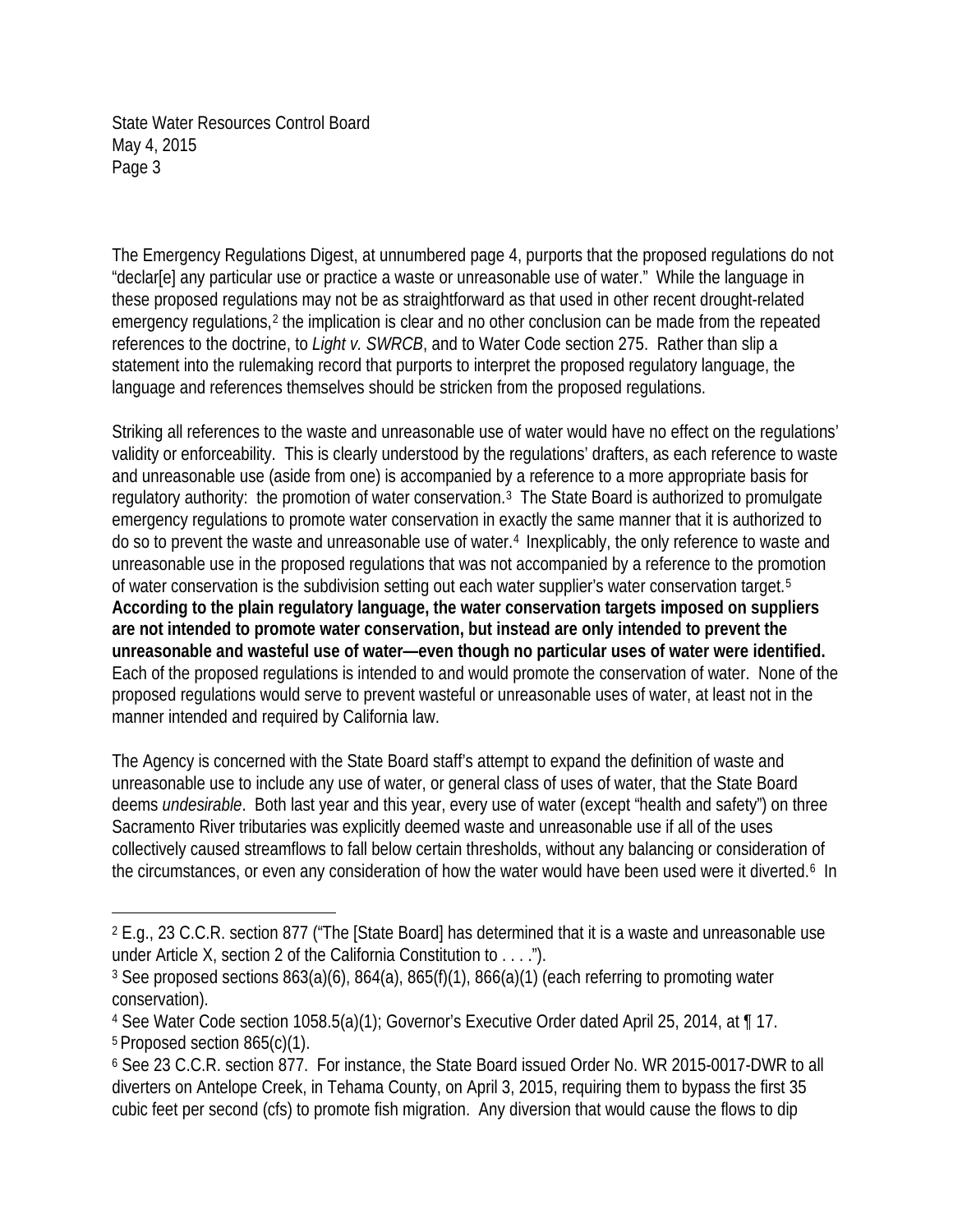this case, the State Board preferred environmental instream uses of water and classified everything that interfered with this preference as wasteful and unreasonable.

With little in the way of specific guidance in statutory, Constitutional, or common law, the State Board is incrementally increasing the reach of the doctrine to the point we find ourselves now: Uses of water are being declared to be wasteful and unreasonable by regulation, without a balancing, without any consideration of context or circumstance, and without any knowledge of what the alleged wasteful or unreasonable use is in the first place. The State Board is expanding the definition of waste and unreasonable use to include any use or class of uses that the State Board wishes to limit and dispensing with the due process protections of case-by-case determinations and a balancing of interests. This is alarming because a water right is a property right, and the State Board is of the opinion that it need not pay just compensation for taking a water right so long as it first declares the holder's exercise of the right to be wasteful and/or unreasonable.

The State Board, as an unelected body that is not directly answerable to the public, cannot grant itself plenary authority to, by regulation, take private property for public use without just compensation. These proposed emergency regulations constitute another leap the State Board is taking in that direction, while using the drought as a cover for this grab of extra-Constitutional authority. The Agency urges the State Board to strike all references to waste and unreasonable use in the regulations.

## *The State Board Should Not Ignore Public Comments*

The State Board has received hundreds of comments, but has only made a couple of limited, commonsense changes to the regulatory approach. In many respects the current draft regulations are more inflexible than when the framework was originally outlined. Many, if not most, comments on the proposed regulations have repeated common themes. One, the State Board ought to consider additional factors in ranking water suppliers for assignment to the conservation standards. Basing their comments on the State Board's own admonishments against using residential gallons per capita per day (R-GPCD) figures as a metric for comparing different water suppliers,<sup>[7](#page-3-0)</sup> commenters called on the State Board to

below 35 cfs was deemed by the regulations to constitute a waste and unreasonable use of water. (23 C.C.R. section 877 and subd. 877(c)(3).) In the month since the restrictions have been in place, fewer than 35 cfs was flowing in the creek on three out of the four measurement dates. Under the regulation, any use of Antelope Creek water for agriculture when the order was in effect was deemed to be wasteful and unreasonable per se, even if the water was necessary to keep cattle or trees alive, and notwithstanding that section 106 of the Water Code declares irrigation to be a higher use of water than fishery protection.  $\overline{a}$ 

<span id="page-3-0"></span><sup>7</sup> See https://drinc.ca.gov/dnn/Applications/UrbanWaterR-GPCD.aspx ("It is not appropriate to use R-GPCD water use data for comparisons across water suppliers unless all relevant factors are accounted for. $")$ .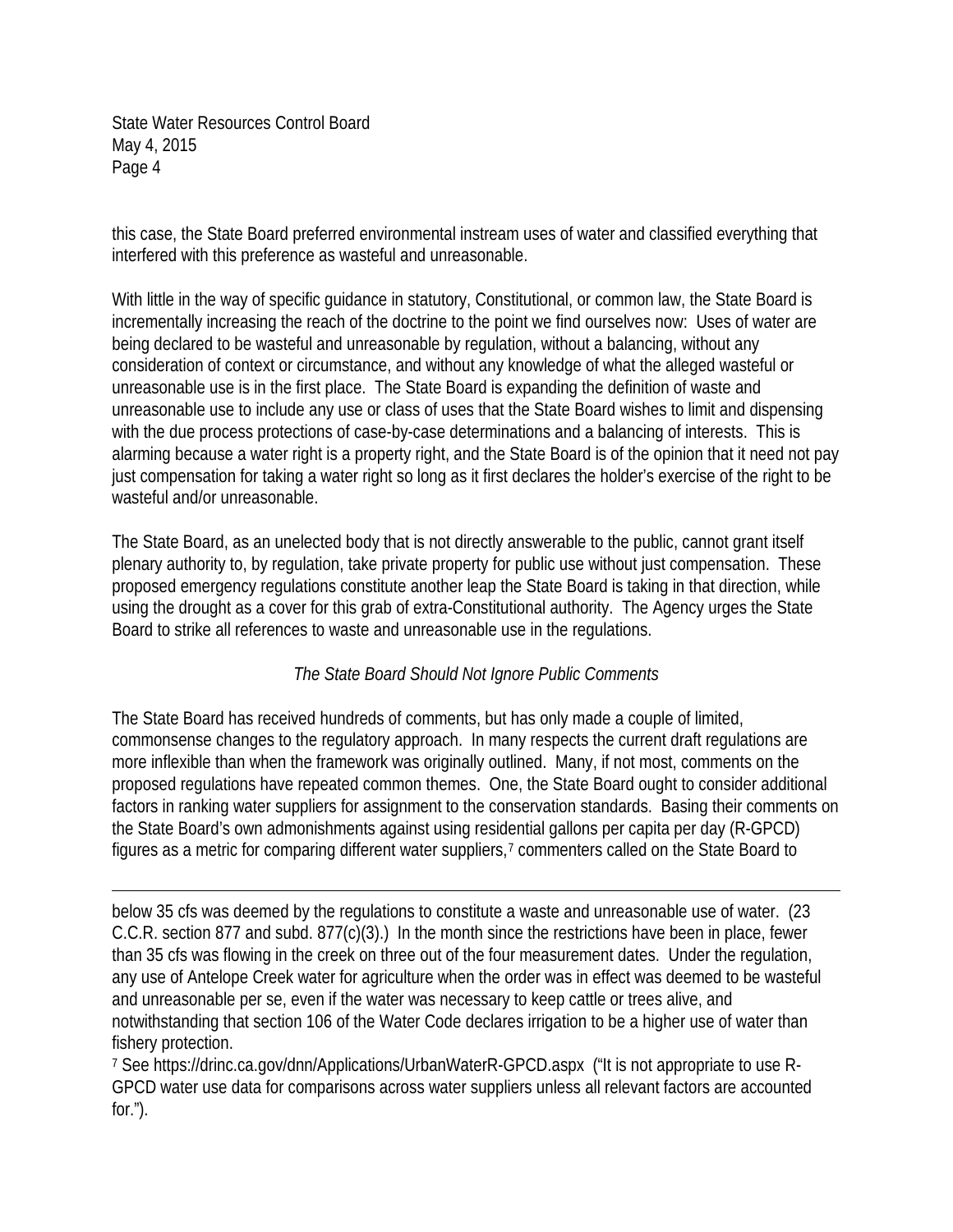consider geography, climate, population density and growth, past conservation success, water in storage, water sources, and other factors in ranking the suppliers. This call to consider these additional factors transcended traditional divisions: north and south, coastal and inland, water exporters and headwater/area of origin users alike all called on the State Board to consider these additional factors. The State Board ignored this rare unanimity and refused to consider the very factors that the Board itself warned the public must be considered before using R-GPCD to make comparisons among California water suppliers. To rank suppliers in this way, using only three months' data from a single metric, while ignoring all other variables, is arbitrary and capricious and the conservation standard assignments are therefore not supported by substantial evidence.

The second most commonly requested revision was to remove the unnecessary references to "waste and unreasonable use" found throughout all of the proposed regulations. As described above, there is no need for the references to the doctrine, and the State Board has not followed the requisite procedures for determining whether a use of water is wasteful or unreasonable. With the interested parties arguing vehemently against use of the waste and unreasonable use doctrine in the regulations, and with no discernible need to invoke it for any identified reason, one can only conclude that the State Board is ignoring the public comments in order to further its own agenda to impermissibly expand the doctrine.

A third commonly heard comment was the need to account for commercial agricultural interests served by urban water suppliers. Although the State Board made a minor concession by allowing suppliers that serve at least 20% of their *potable* production to commercial agricultural interests to discount the agricultural water when calculating conservation,<sup>[8](#page-4-0)</sup> that provision seems to have been crafted to serve a few combined agricultural/domestic suppliers, while excluding all other combined suppliers. The proposed exception applies the entirely arbitrary threshold of 20%, and it only applies to situations where the urban supplier provides *potable* water for agriculture. Given that the (flawed) metric is supposed to measure residential water use, there is not justifiable reason to impose the arbitrary and capricious cutoff of 20% of production. Suppliers that provide only 19% or 18%, or even 5%, of their water to agricultural users must be able to exclude those amounts when they are being compared against purely residential use in cities. No justification was given for the arbitrary cut-off.

Finally, some suppliers, the Agency included, produce potable water for human consumption and also raw water for agricultural use, all from common sources (i.e., reservoirs). Although the first version of the draft regulations would have permitted the Agency to achieve its required conservation target by reducing deliveries of a combination of treated and raw water (thus saving water in upper reservoirs), the current revision would hamstring the Agency by requiring it to make all of its savings solely by reducing use of treated water, even though the treated and raw water all comes from the same place. From the perspective of the Agency's water storage situation, saving a quantity of raw water has the same effect as saving the same quantity of treated water. There is no reason to discern between various uses of the

<span id="page-4-0"></span><sup>8</sup> Proposed section 865(e).  $\overline{a}$